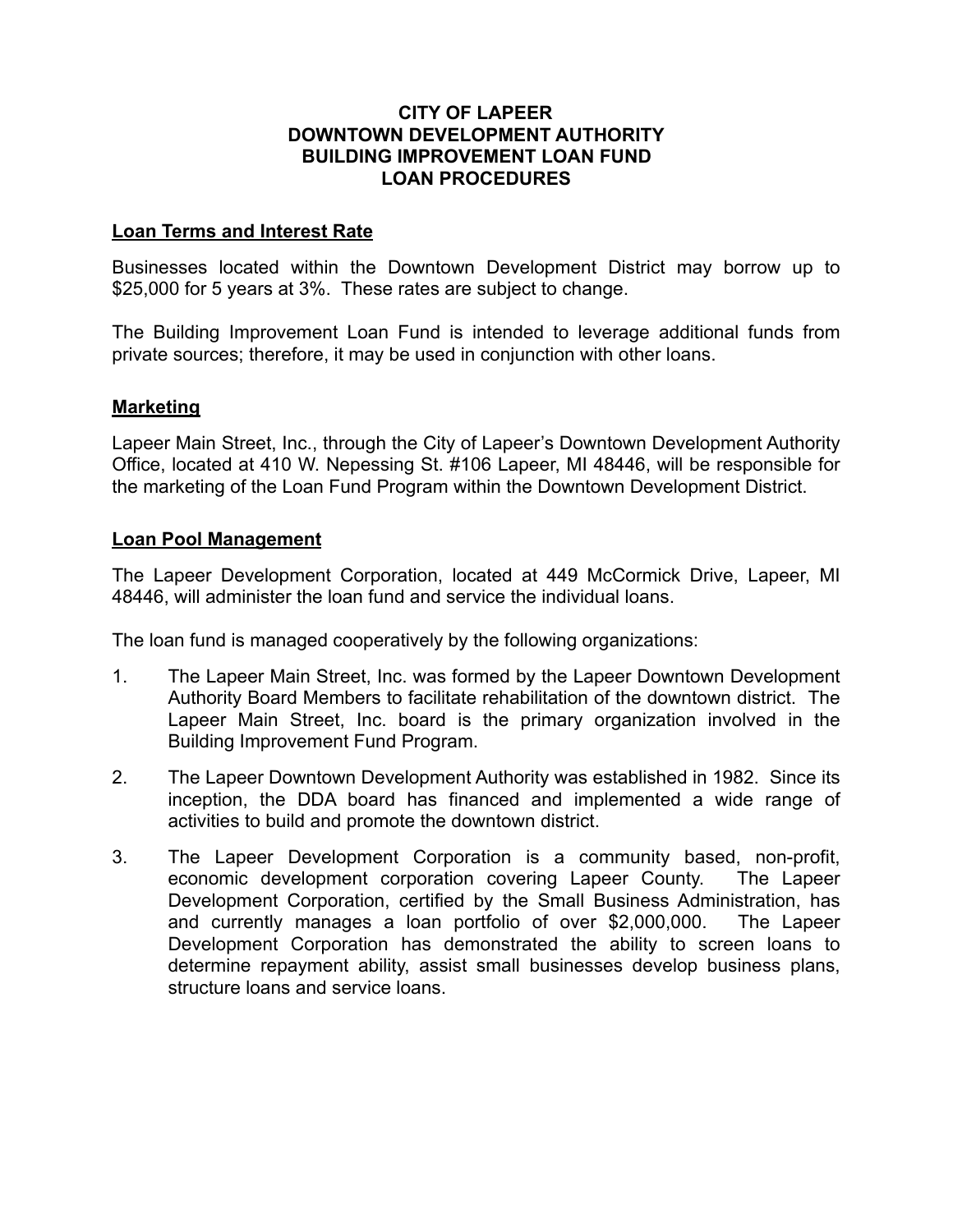## **Building Improvement Fund Committee**

Lapeer Main Street, Inc.'s Loan Committee, in conjunction with the Lapeer Development Corporation, will review each loan on an ability to pay basis and have the authority to approve or disapprove a loan request. The Committee will consist of the Chairperson, Treasurer and one at large member of the Lapeer Main Street Board. The Lapeer Development Corporation's Financial Analyst will present a financial analysis for each loan request to the Building Improvement Committee for their review. The DDA Executive Director shall serve as Secretary of the Committee.

### **Approval Criteria**

- A. The financial information submitted by the applicant and the financial analysis prepared by the Lapeer Development Corporation adequately demonstrates an ability to repay the loan.
- B. If necessary, the Executive Director of the Downtown Development Authority will make a determination that the building for which the loan is requested is in adequate condition to be rehabilitated and put to commercial use for the term of the loan.
- C. All work done to the building meets the conditions set forth by the Lapeer Main Street, Inc.'s Design Committee.
- E. The applicant shall provide the following financial information to the Lapeer Development Corporation for the screening of the loan:
	- 1. Most recent personal tax return (Federal Form 1040) available, dated within 12 months of the date of application
	- 2. Personal financial statement, dated within 12 months of the date of application.
	- 3. Projected Cash Flow (by month for 12 months)
	- 4. Projected Employment (total persons expected to employ during term of loan)
	- 5. Verification of paid property taxes

If the applicant's request is approved, verification of adequate property insurance listing Lapeer Main Street as the mortgagee will be required.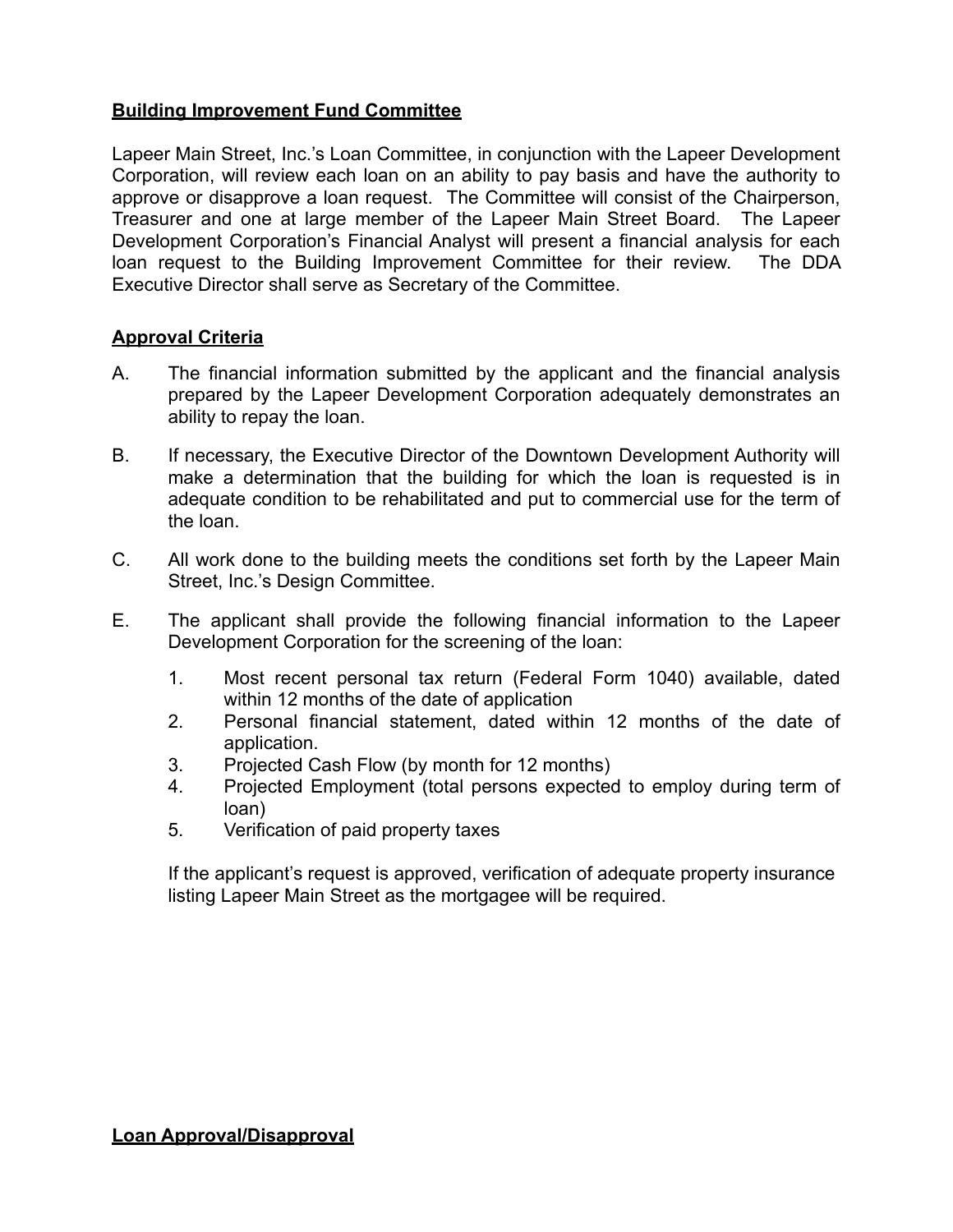The loan committee shall make a formal recommendation for each approved design project to the Lapeer Main Street Board for their consideration.

## **The Closing Process**

- 1. Upon approval of the project loan by the Lapeer Main Street, Inc. Board, the Lapeer Development Corporation will coordinate the closing process. The closing fee will be paid at the time of closing.
- 2. At the closing, the applicant may be asked to sign the following:
	- A. Affidavit As To Use of Loan Proceeds for Business Purposes
	- B. Note
	- C. Participating Business Loan Agreement
	- D. A Mortgage

### **Repayment**

1. The Lapeer Development Corporation will provide the applicant with an amortization schedule and coupon book for the loan.

Repayments shall begin 30 days after the date of closing. Payments are made to the Lapeer Main Street, Inc. and are mailed to the Lapeer Development Corporation, 449 McCormick Drive, Lapeer, MI 48446.

- 2. In the event of delinquency, the Lapeer Development Corporation will:
	- A. Make a telephone call to the loan recipient informing them of the delinquency.
	- B. Follow-up the telephone call with a letter.
	- C. If payment is not received at this point, the Loan Committee of Lapeer Main Street, Inc. will be notified. The Committee will review the loan and action to collect the loan may take place, pursuant to the loan agreements.
- 3. In the event it is the decision of Lapeer Main Street, Inc. to take necessary legal action to recover losses of non-performing loans, the stated terms of the building improvement loan agreement shall become effective.

#### **CITY OF LAPEER DOWNTOWN DEVELOPMENT AUTHORITY BUILDING IMPROVEMENT LOAN FUND DESIGN PROCEDURES**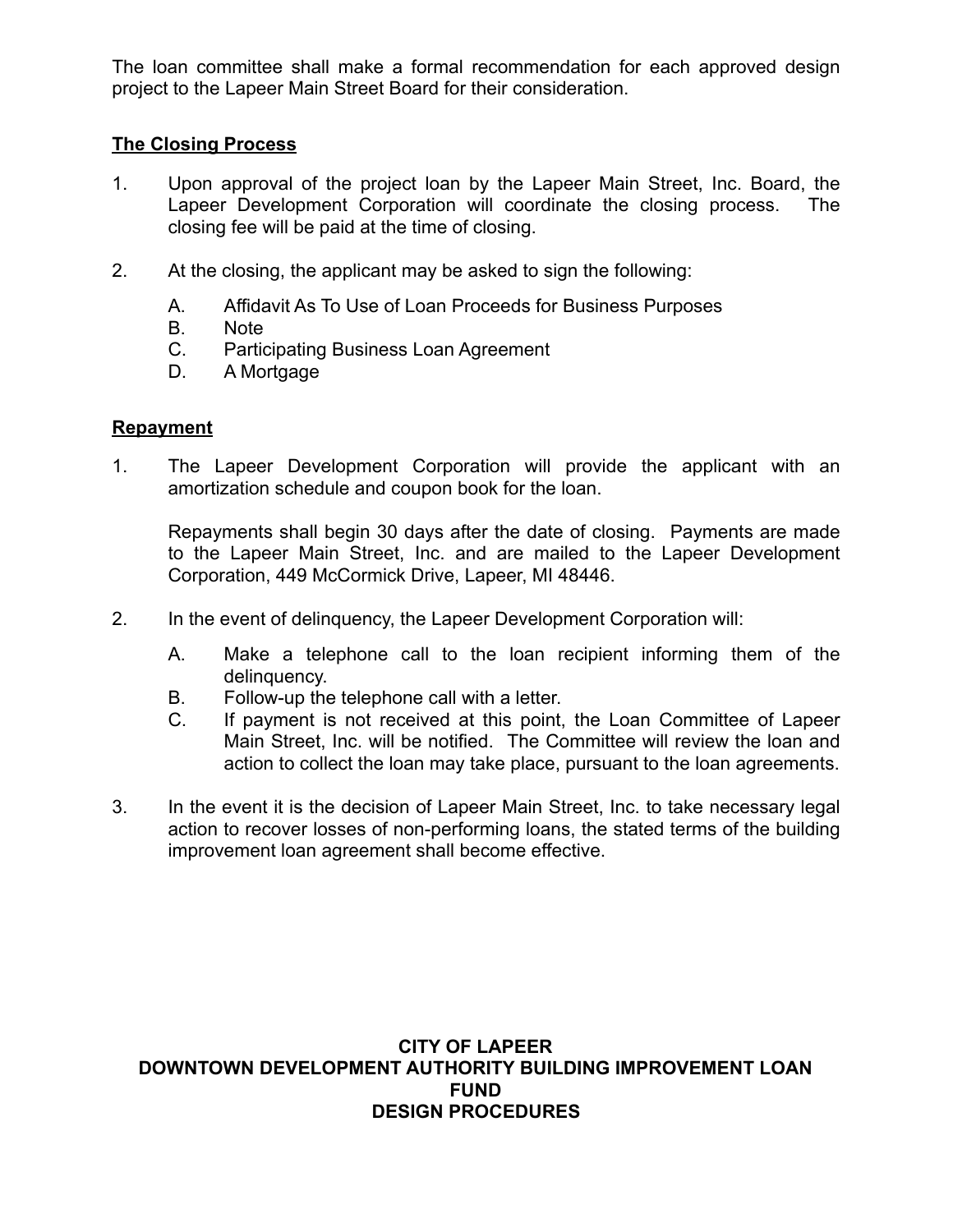## **DESIGN PROCEDURES**

The following is a list of the procedural steps necessary to be completed for Building Improvement funds. If it is necessary for your project to deviate from these procedures, the Design Committee or the Executive Director of the Downtown Development Authority must be notified at (810) 728-6598.

- 1. Call the Downtown Development Authority to inquire about your possible project. At the initial call, the Downtown Development Authority office will be able to advise you as to whether your property is within the Downtown Development District.
- 2. The potential applicant should then receive a copy of the design guidelines along with the cover letter indicating that the guidelines should be passed onto the applicant's architect if he has one.
- 3. If the applicant does not have an architect of his own, and wishes to take advantage of the Downtown Development Authority's free design assistance program, the Downtown Development Authority office can recommend a participating architect. Free architectural design services are available up to \$2,500.00. Costs exceeding the \$2,500 would be the responsibility of the applicant. In the instance when the applicant does not pursue an approved design, a fee of \$500.00 will be due to the Building Improvement Loan Program.
- 4. The applicant, their architect, the Executive Director of the Downtown Development Authority and the Design Committee meet to discuss preliminary design considerations. At this time, questions regarding procedure can be clarified and the design guidelines are reviewed.
- 5. The drawing and written recommendations of the architect for a rehabilitation or new construction project are submitted to the Executive Director of the Downtown Development Authority. At this time, the project can be evaluated for adherence to the guidelines.
- 6. The Executive Director of the Downtown Development Authority will then send a letter with a recommendation to the Design Committee. At this time, the Executive Director of the Downtown Development Authority (1) will recommend that the Design Committee approve the design project, (2) will recommend that the design be submitted to another architectural firm for review, or (3) will recommend that the applicant and architect reconsider their choice of design as it is not in conformance with the guidelines.
- 7. The Downtown Development Authority Design Committee will formally review the project design that has been recommended for approval and will make a recommendation to the Lapeer Main Street Board for their action.
- 8. Additional meetings of the Design Committee may be scheduled at the request of the Chairman of the Design Committee, the Downtown Development Authority Executive Director, or at the request of the applicant or architect. The Downtown Development Authority Design Committee shall meet as necessary to review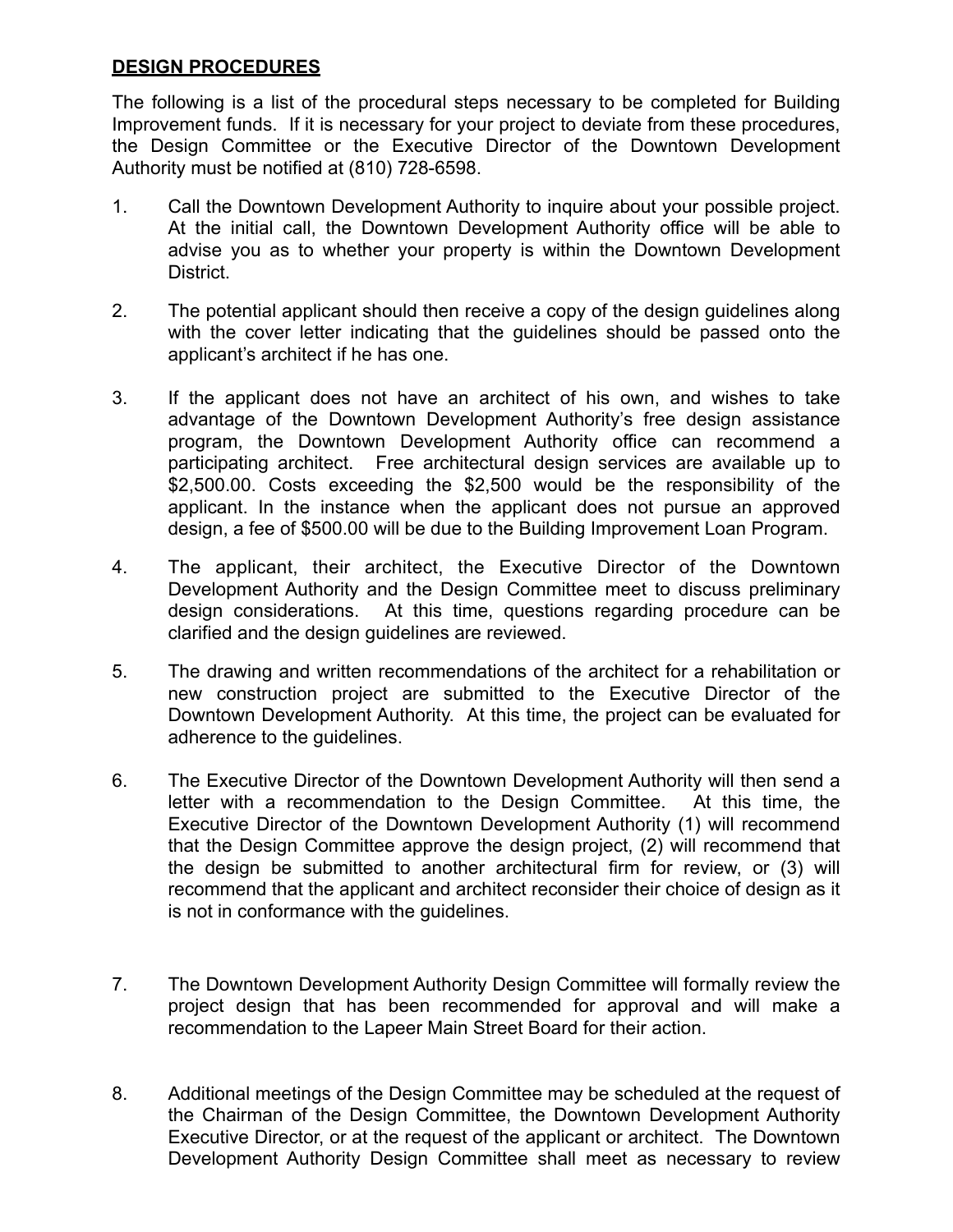design work in progress or to consider design issues that may arise.

- 9. Upon approval of the Design Committee of the architectural plans and the project cost estimates, the applicant should contact the Lapeer Development Corporation at (810) 6670080 to request an application packet for Facade Loan funds.
- 10. The Downtown Development Authority will issue its letter of recommendation on the project to be attached to the applicant's facade loan fund application.

### **CITY OF LAPEER DOWNTOWN DEVELOPMENT AUTHORITY BUILDING IMPROVEMENT LOAN PROGRAM DESIGN GUIDELINES FOR NEW CONSTRUCTION**

#### **RECOMMENDED**

Buildings shall possess architectural variety, but enhance the overall cohesive community character. All commercial and office buildings should provide architectural features, details, and ornaments such as archways, colonnades, recesses, projections, wall insets, arcades, window display areas, peaked roof lines, decorative cornices or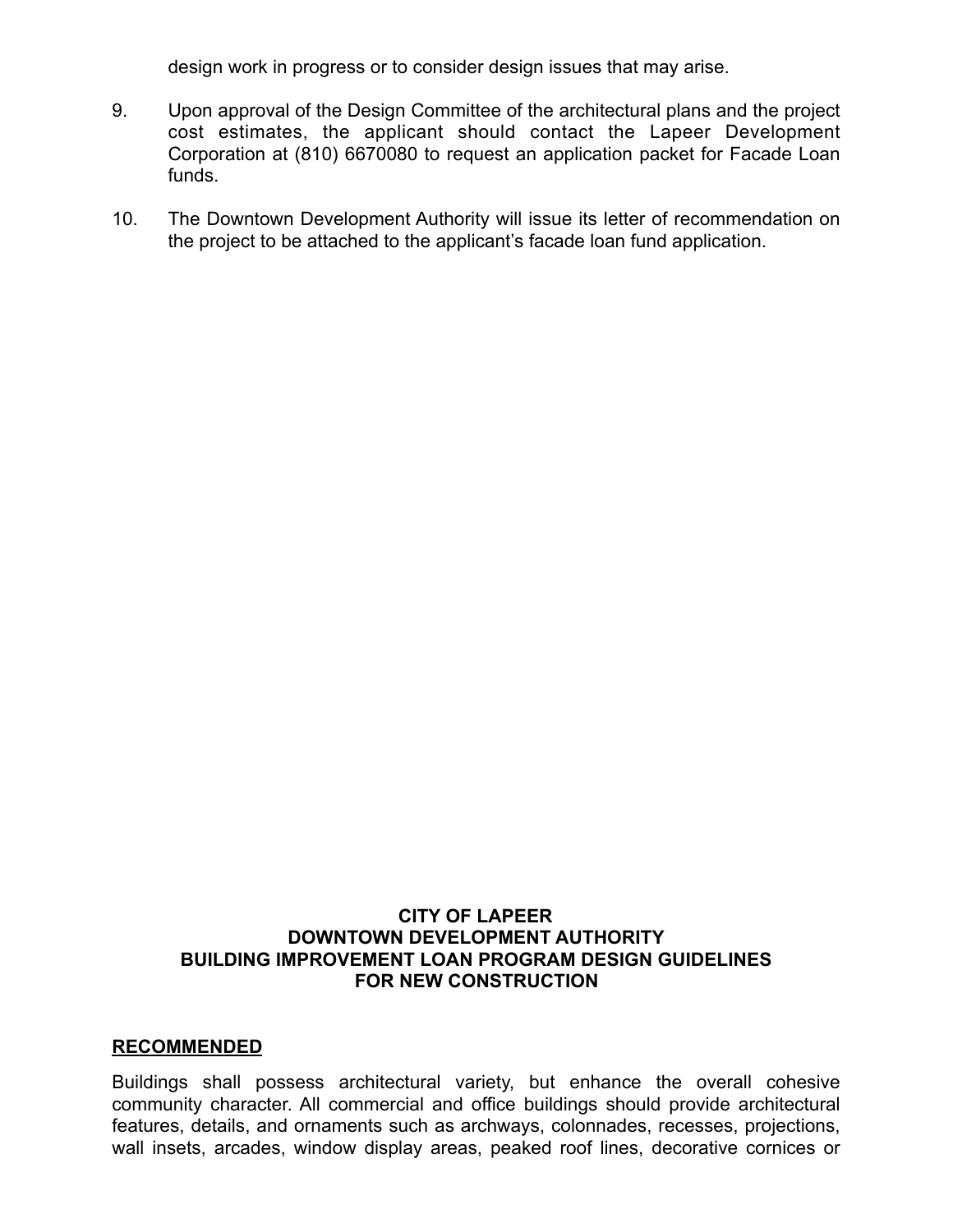towers. These elements should enhance and maintain the historic feel, charm and character of the downtown area.

Applicant should take advantage of design services available to businesses located within the Lapeer Main Street District through the Michigan Main Street program. These services include a consultation and conceptual sketch. Limited available exists through the Main Street program for a full architectural rendering.

Maintain compatibility with district through proper scale, color, design patterns, roofing, windows and other elements distinctive to the district.

#### **NOT RECOMMENDED**

Single story buildings should be discouraged when located between multi-story buildings or where the low scale will detract from the district's cohesive appearance.

Use of materials incompatible with the original architecture

Natural (silver colored) aluminum is not recommended.

## **CITY OF LAPEER DOWNTOWN DEVELOPMENT AUTHORITY BUILDING IMPROVEMENT LOAN PROGRAM DESIGN GUIDELINES FOR REHABILITATION OF EXISTING BUILDINGS**

### **RECOMMENDED**

Buildings shall possess architectural variety, but enhance the overall cohesive community character. All commercial and office buildings should provide architectural features, details, and ornaments such as archways, colonnades, recesses, projections, wall insets, arcades, window display areas, peaked roof lines, decorative cornices or towers. These elements should enhance and maintain the historic feel, charm and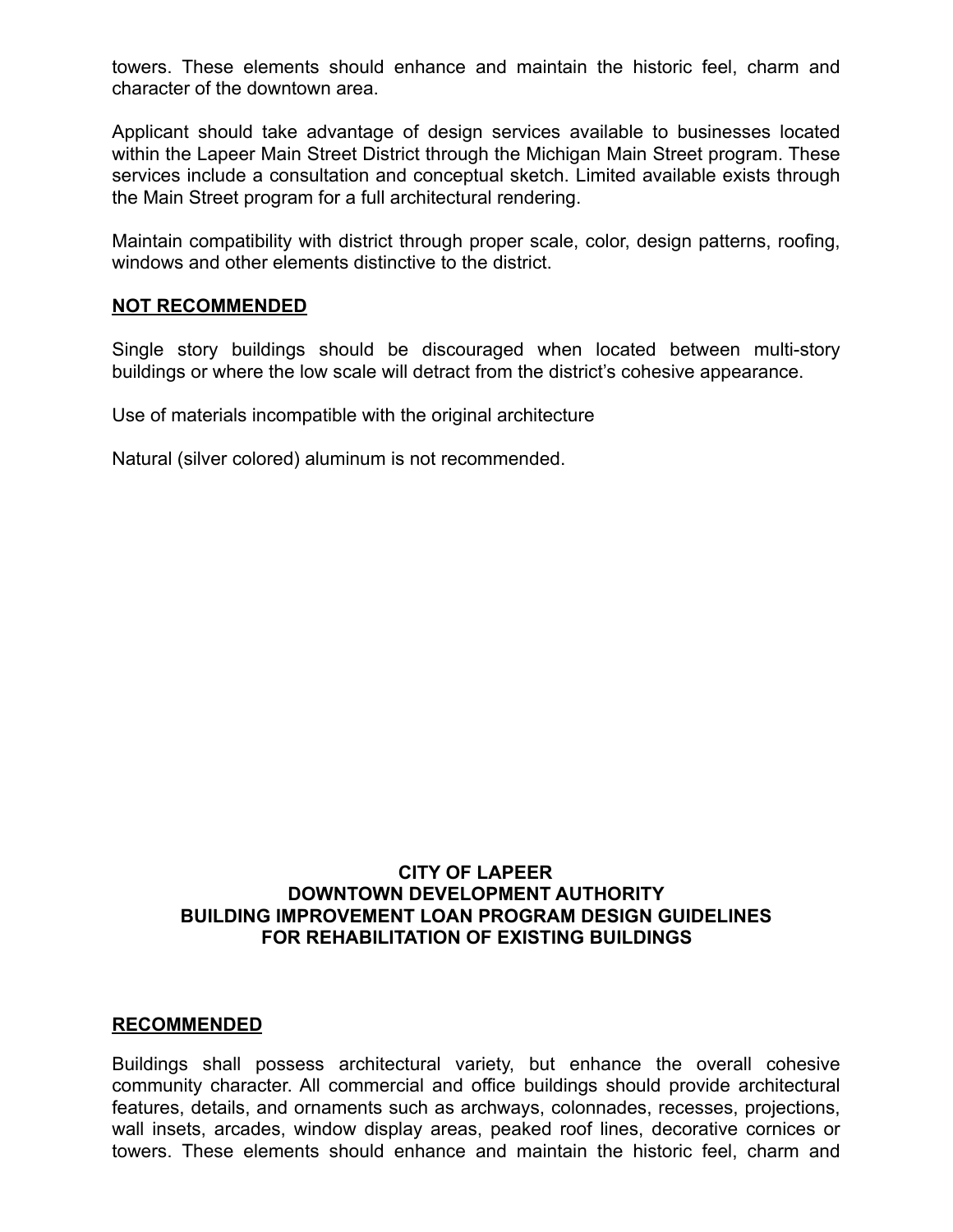character of the downtown area.

Applicant should take advantage of design services available to businesses located within the Lapeer Main Street District through the Michigan Main Street program. These services include a consultation and conceptual sketch. Limited available exists through the Main Street program for a full architectural rendering.

Maintain compatibility with district through proper scale, color, design patterns, roofing, windows and other elements distinctive to the district.

Reconstruct window brows were missing.

Reconstruct cornices where missing.

Removing existing non-conforming materials such as wood or metal siding, aggregate faced panels, porcelain enamel panels, etc.

Remove non-conforming signs, large plastic letters, back-lit plastic signs, etc.

#### **NOT RECOMMENDED**

Reduce the size of upper windows or display windows.

Natural (silver) aluminum replacement windows.

Covering over original architecture with wood siding, metal, aggregate faced panels, plaster, porcelain enamel or other contemporary siding.

Removal of cornices, window brows, other original detailing.

The use of back-lit plastic signs, plastic letters or large signs.

### **CITY OF LAPEER DOWNTOWN DEVELOPMENT AUTHORITY BUILDING IMPROVEMENT LOAN FUND DESIGN PROCEDURES**

### **INTERIOR IMPROVEMENT REQUIREMENTS AND EXPECTATIONS**

- 1. Meet with the Downtown Development Authority Executive Director to discuss project concept.
- 2. New or expanding businesses may identify project activities for interior building renovations, permanent equipment, and/or code compliance.
- 3. Business must provide detailed sources and uses for planned activities. Quotes from contractors, builders, and equipment must be included.
- 4. All work must be in compliance with the Michigan Building Code for New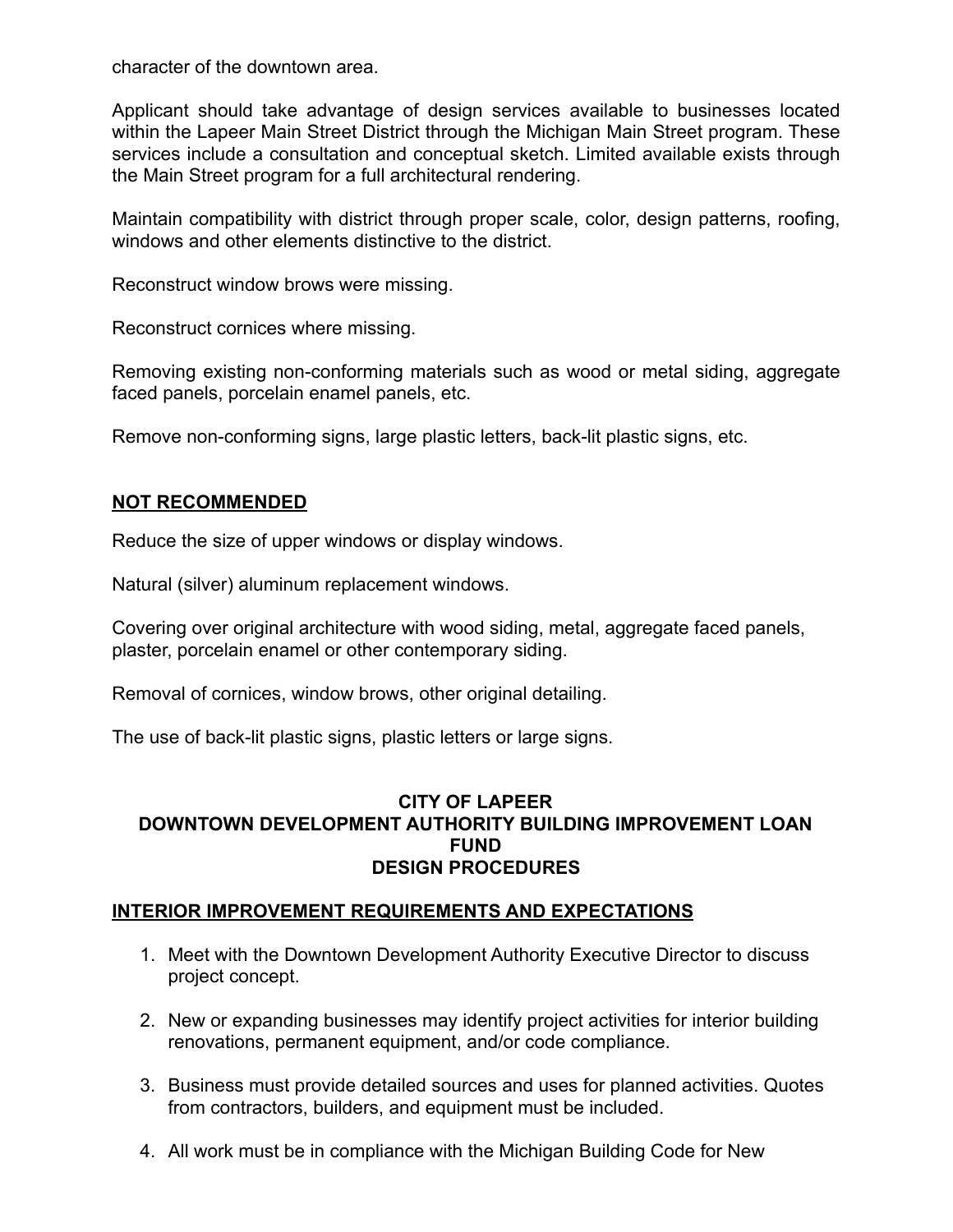Businesses and/or the Michigan Rehabilitation Building Code for Existing Buildings.

## **TYPES OF ACTIVITIES ALLOWED**

- 1. Building renovations including floor, wall, or ceiling rehab.
- 2. Electrical Improvements
- 3. Permanent lighting installation, upgrades, and improvements
- 4. Bathrooms
- 5. Kitchen or other permanent equipment
- 6. Fire Suppression or other code compliance items

## **TYPES OF ACTIVITIES NOT COVERED**

- 1. Fixtures and Furniture
- 2. Point of Sales Systems
- 3. Marketing expenses
- 4. Inventory of retail goods
- 5. Rent or mortgage payments
- 6. Utilities
- 7. Machine or equipment purchases or leases that are not permanent installations.
- 8. Taxes and insurance, professional fees, credit card processing fees and other soft costs.
- 9. Improvements or upgrades or any work that is deemed non-permanent.

# **OTHER DETAILS AND RECOMMENDATIONS**

- 1. It is recommended that the business owner work with the Lapeer Development Corporation or the Small Business Development Center to help develop and/or refine the business plan and financial projections.
- 2. The business owner is strongly encouraged to maintain a relationship with the Lapeer Downtown Development Authority Director, LDC, and SBDC.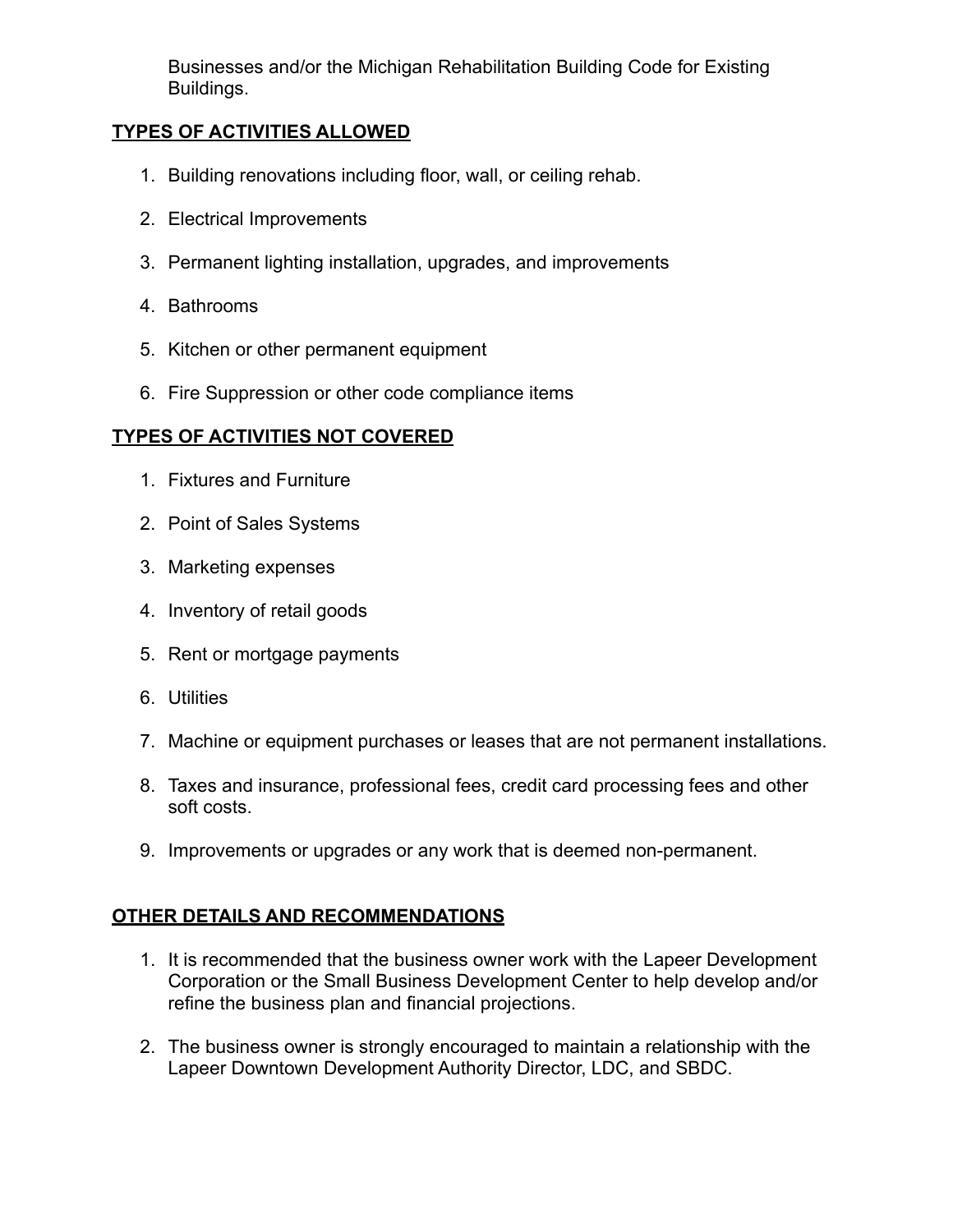### **AGREEMENT FOR BUILDING IMPROVEMENT LOAN FUND ARCHITECTURAL ASSISTANCE FROM THE CITY OF LAPEER MAIN STREET PROGRAM AND DOWNTOWN DEVELOPMENT AUTHORITY**

The City of Lapeer Main Street Building Improvement Loan Program provides up to \$2,500 in architectural assistance from a registered architect for business owners and building owners located within the DDA district of downtown Lapeer (see accompanying map of DDA district).

The purpose of the Building Improvement Loan Program is to encourage building and business owners to upgrade downtown buildings in a manner appropriate to the era of the building. The mission, design guidelines and procedures for the Building Improvement Program are provided in the accompanying Building Improvement Loan Program Design Procedures/Loan Procedures.

|     | THIS AGREEMENT is made and entered into on the |  |  |              |                                                               | day of |  |
|-----|------------------------------------------------|--|--|--------------|---------------------------------------------------------------|--------|--|
|     |                                                |  |  |              | by and between the Downtown Development Authority of the City |        |  |
| o f | Lapeer                                         |  |  | the <i>t</i> | DDA)                                                          | and    |  |
|     |                                                |  |  |              |                                                               |        |  |

### **RECITALS**

- A. The DDA is authorized by the Downtown Development Authority Act to improve land and construct, reconstruct, rehabilitate, equip and improve any building within the downtown district for the use in whole or in part of any public or private person or corporation.
- B. The DDA has adopted a Development Plan authorizing the DDA to provide architectural assistance to building owners and business owners located within the DDA Development District.
- C. The DDA has adopted Program Guidelines for a Building Improvement Program to encourage high quality and historically sensitive building improvements within the Authority District Boundaries for the DDA.
- D.

 $\overline{\phantom{a}}$ 

has requested Architectural Assistance from the DDA and agrees to abide by the program procedures and requirements.

 $\mathcal{L}_\text{max}$  and  $\mathcal{L}_\text{max}$  and  $\mathcal{L}_\text{max}$  and  $\mathcal{L}_\text{max}$  and  $\mathcal{L}_\text{max}$  and  $\mathcal{L}_\text{max}$